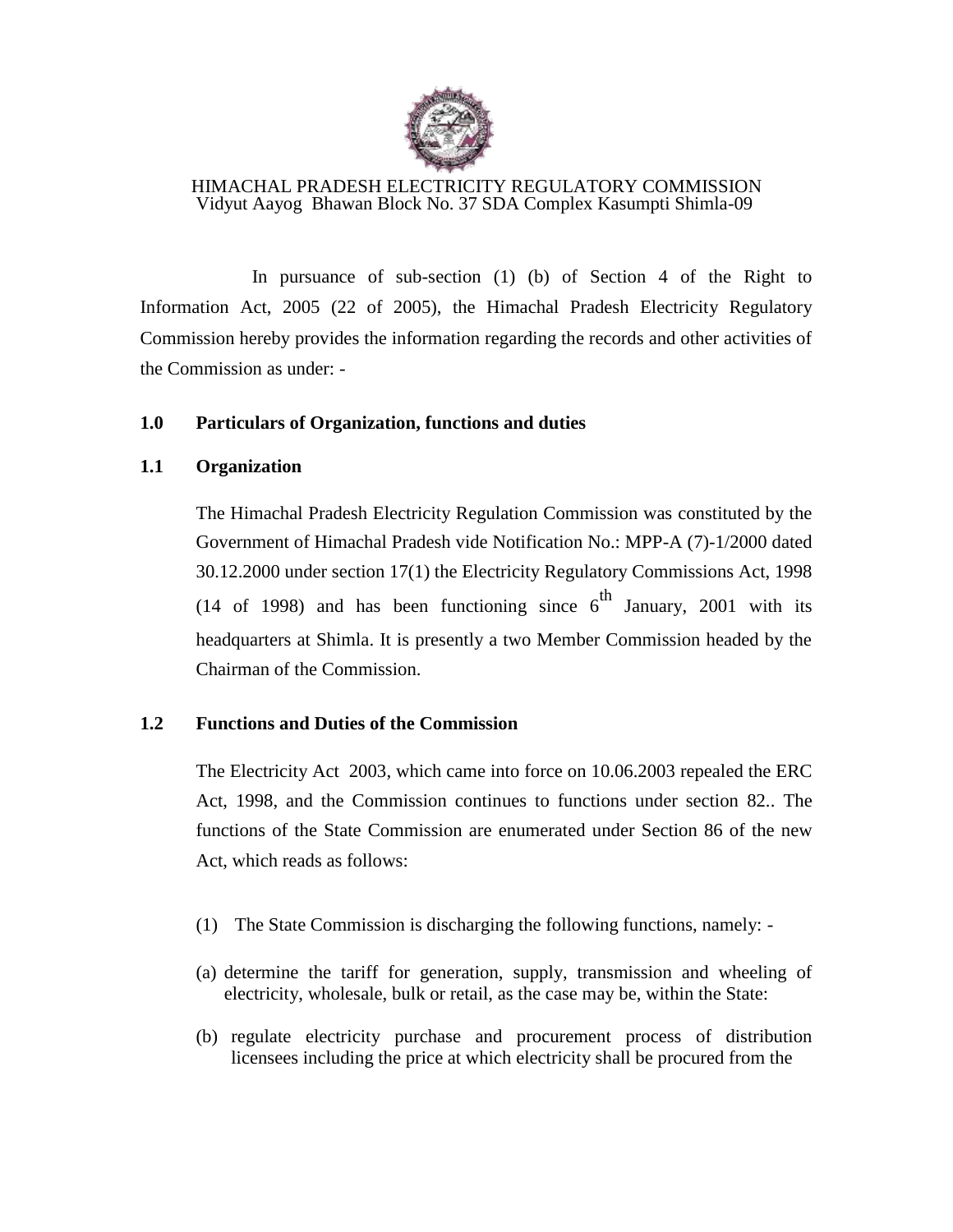generating companies or licensees or from other sources through agreements for purchase of power for distribution and supply within the State;

- (c) facilitate intra-State transmission and wheeling of electricity;
- (d) issue licences to persons seeking to act as transmission licensees, distribution licensees and electricity traders with respect to their operations within the State;
- (e) promote cogeneration and generation of electricity from renewable sources of energy by providing suitable measures for connectivity with the grid and sale of electricity to any person and also specify for purchase of electricity from such sources, a percentage of the total consumption of electricity in the area of a distribution licensee;
- (f) adjudicate upon the disputes between the licensees and generating companies or to refer any dispute for arbitration;
- (g) levy fee for the purposes of this Act;
- (h) specify State Grid Code consistent with the Grid Code specified under clause (h) of sub-section (1) of section 79;
- (i) specify or enforce standards with respect to quality, continuity and reliability of service by licensees;
- (j) fix the trading margin in the inter-State trading of electricity, if considered, necessary;
- (k) discharge such other functions as may be assigned to it under this Act.
- (2) The State Commission advises the State Government on all or any of the following matters, namely: -
	- (i) promotion of competition, efficiency and economy in activities of the electricity industry;
	- (ii) promotion of investment in electricity industry;
	- (iii) reorganization and restructuring of electricity industry in the State;
	- (iv) matters concerning generation, transmission, distribution and trading of electricity or any other matter referred to the State Commission by that Government.
	- (3) The State Commission ensures transparency while exercising its powers and discharging its functions.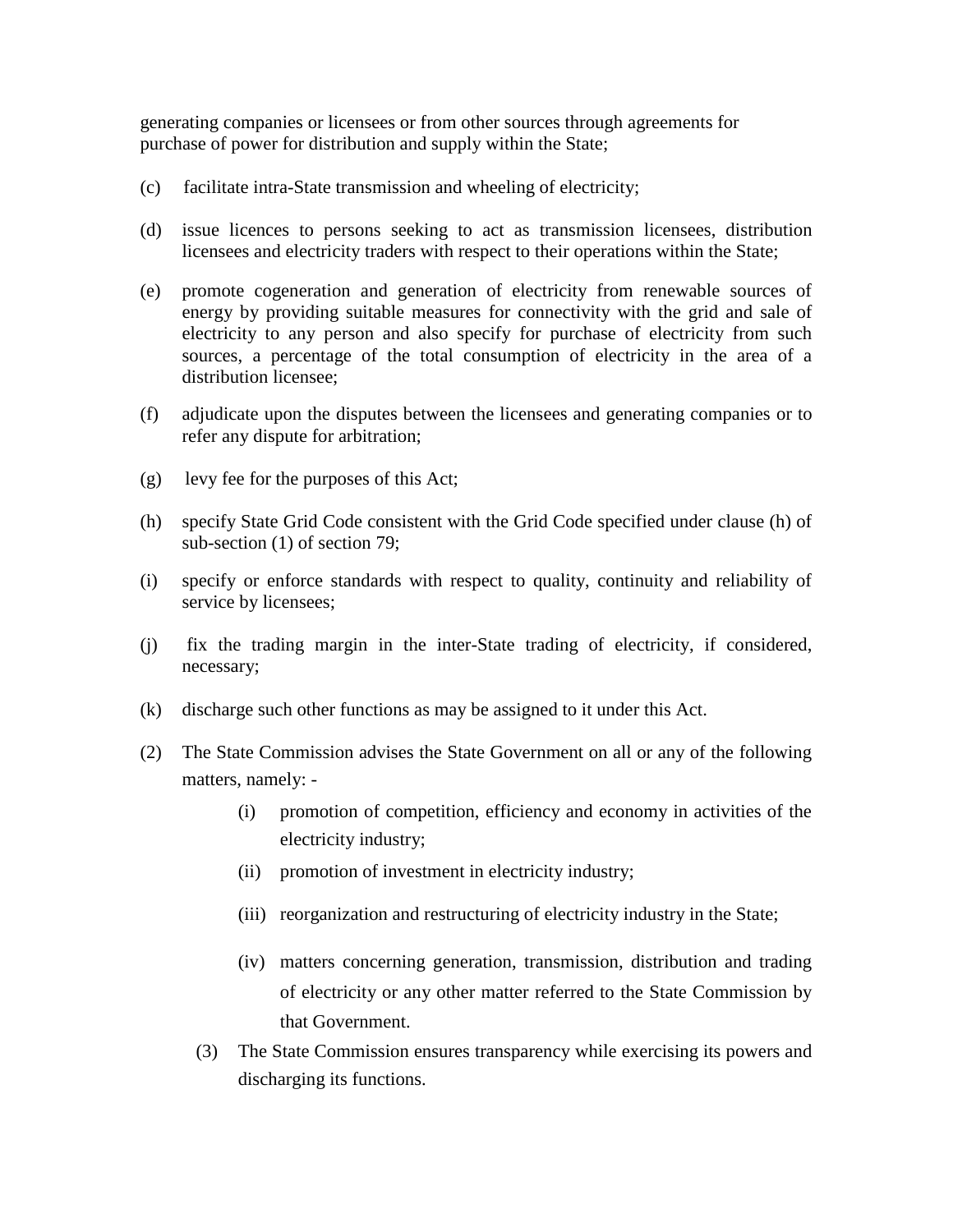(4) In discharge of its functions, the State Commission guided by the National Electricity Policy, National Electricity Plan and Tariff Policy published under section 3 of the Act.

### **2.0 Powers and Duties of the Commission's Officers and Employees**

**2.1** The Commission has three Divisions namely,

(a)Administration, Financial and Legal division,

(b)Technical Analysis division and

(c)Tariff & Financial Analysis division with the following duties and responsibilities:-

### **2.1.1 Administration Financial & Legal Division ;**

The Division is responsible for all personnel/administrative matters, Pay and Accounts, Budget, Annual Administration Reports, legal matters & court cases. The Administration section provides support services to other Divisions and assists the Commission in coordinating its activities. The Pay & Accounts section is responsible for cash handling and inventory management. This Division is also responsible for disseminating public information.

The officers and staff of the legal section attend to legal work relating to preparations of comments on the petitions/ appeals and maintain liaison with its Counsels engaged for pursuing and defending the Petitions and Appeals before the Hon'ble Supreme Court/Appellate Tribunal for Electricity at New Delhi and High Court of HP for finalisation and filing of written submissions/ replies, counter affidavits/ rejoinders to the petitions/appeals moved before them and for preparation of appeals and petitions to be filed on behalf of the Commission and it keeps apprising the Commission about the latest development in pending cases, besides seeking legal advice from the Retainer Consultant (Legal), wherever required, while vetting court replies and finalizing Regulations of the Commission. Legal Section also handles the court cases under adjudication with the Commission and issuance of notices/ cause list etc. and compilation of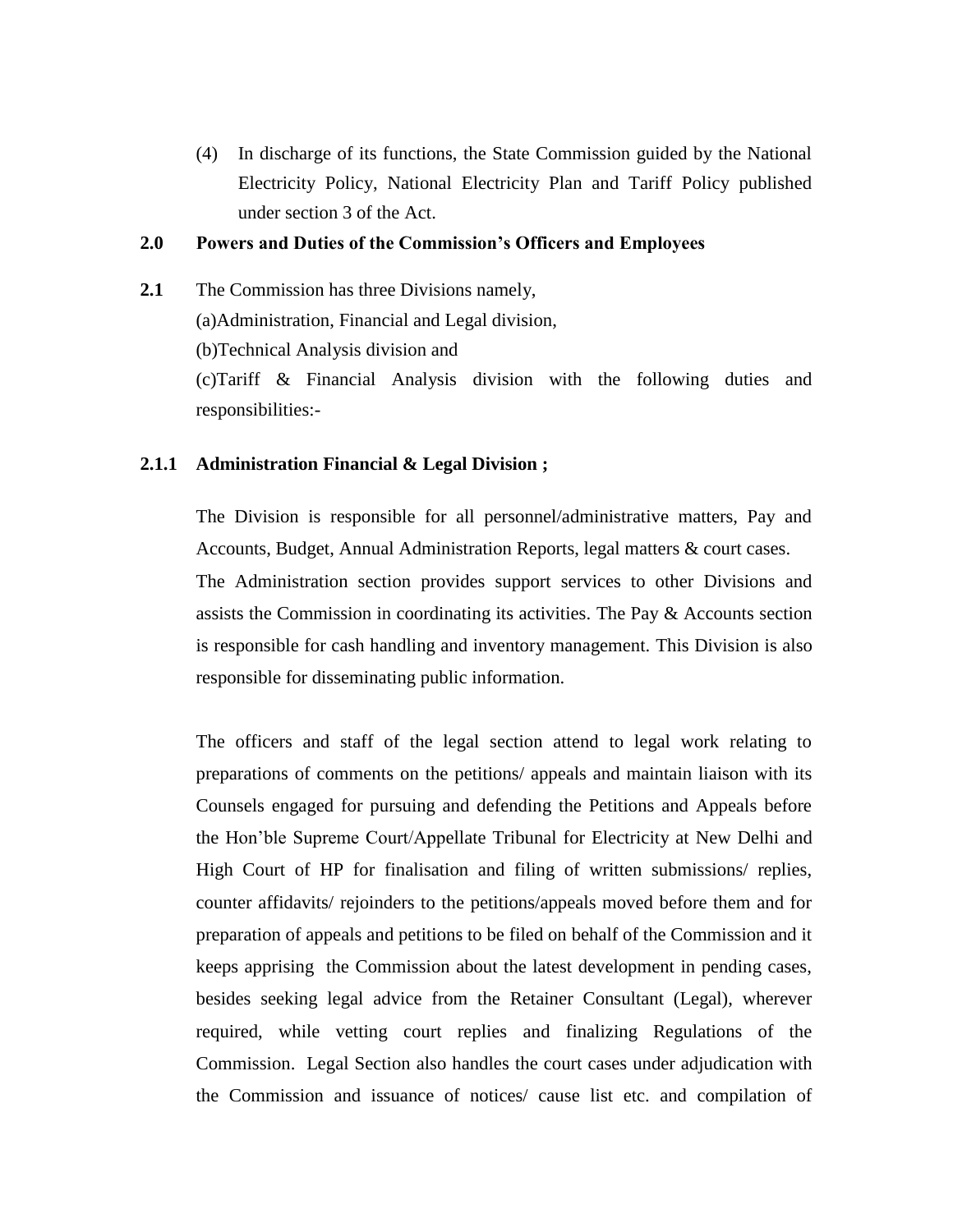Regulations and orders passed by the various courts. In addition to above, legal section also submits various returns related to court cases to the Government. The Division is headed by the Secretary of the Commission.

#### **2.1.2 Technical Analysis Division**

The Division of the Commission provides advice on questions of engineering, science, mathematics statistics and other technical elements of policy analysis. This division helps the Commission to understand and analyze the technical aspects of the evidence presented and assists it in writing and examining reports and orders. Its specific tasks include preparing and reviewing of cost allocation and rate design proposals, analyzing and evaluating utility planning and operating decisions, reviewing plans and specifications of major utility construction projects, inspecting system improvement on site, analysis and assessment of T&D losses, monitoring utility reports, evaluating technical performance and reviewing performance indicators and standards of service. This division examines, analyses and evaluates the Power Purchase and Procurement Agreements. The Division reviews the performance and compliance reports as well as submission of major incidents by the utilities.

The Technical Division also supervises important segments such as Generation, Transmission, Distribution, Co-generation and Renewable, licensing, Open access and Trading. The Division also advises the Commission in respect of open access in distribution and transmission licensing, trading, elimination of cross subsidies, surcharges, load forecast, resource planning, power procurement, power purchase agreement, capital cost of hydro electric projects, co-generation and power from renewal and adjudications between various licensees and generating companies. The Division also looks after the work related to electricity traders in respect of transmission losses.

This Division also regulates electricity purchase and its distribution of supply within the State issuance of licences to act as distribution licensees with respect to their area of operation in the State including preparation of regulations related thereto. This Division also analyzes all power purchase and procurement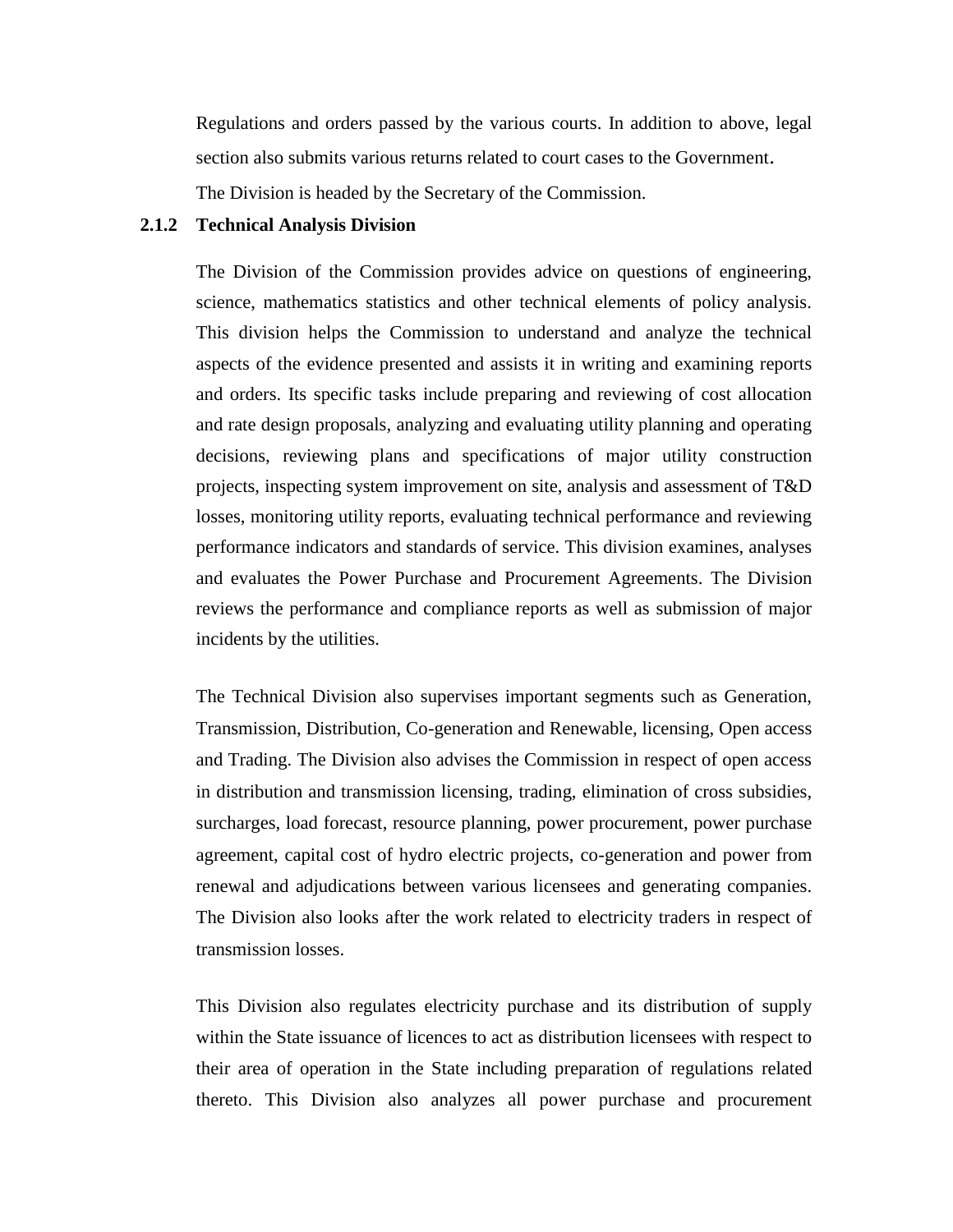agreements (PPAs)and processes the same for the approval of Commission. The Executive Director (Technical) who heads the Division reports directly to the Commission and also liaises with his counterparts in the power sector in a manner consistent with the Commission's policy on external communication.

### **2.1.3 Tariff & Financial Analysis Division**

This division is responsible for all activities related to determination of tariff for generation, transmission and wheeling of electricity, wholesale, bulk or retail electricity and to conduct techno-economic and financial investigations of electrical utilities. The Division prepares testimony and other material relating to cost of capital, rate cost of capital, rate base, revenues, expenses, depreciation and tariff design including multiyear tariff. This Division also assists in the preparation of questions for cross-examination, presents direct testimony, and advises the Commission on financial and economic issues. It specifies the technical requirement, capital adequacy requirement and credit worthiness for the traders. This Division participates in all the proceedings of the Commission such as review and approval of all investment and development of utilities including programmes, enforcement of commercial and financial standards, codes and procedures. The Division reviews the financial performance and compliance reports as well as submission of major incidents by utilities. The Division supervises the professional development of the staff.

The Tariff & Financial Analysis division is headed by the Executive Director (Tariff).

**2.2** The Commission has a total sanctioned staff strength of 46. It has also engaged some consultants to assist the Commission in its functioning.

### **3.0 Procedure followed in the decision making process, including channels of supervisions and accountability**

**3.1** The vertical reporting system is adopted by the officers and staff in discharge of their duties/work and the major decision-making is at the level of the Commission.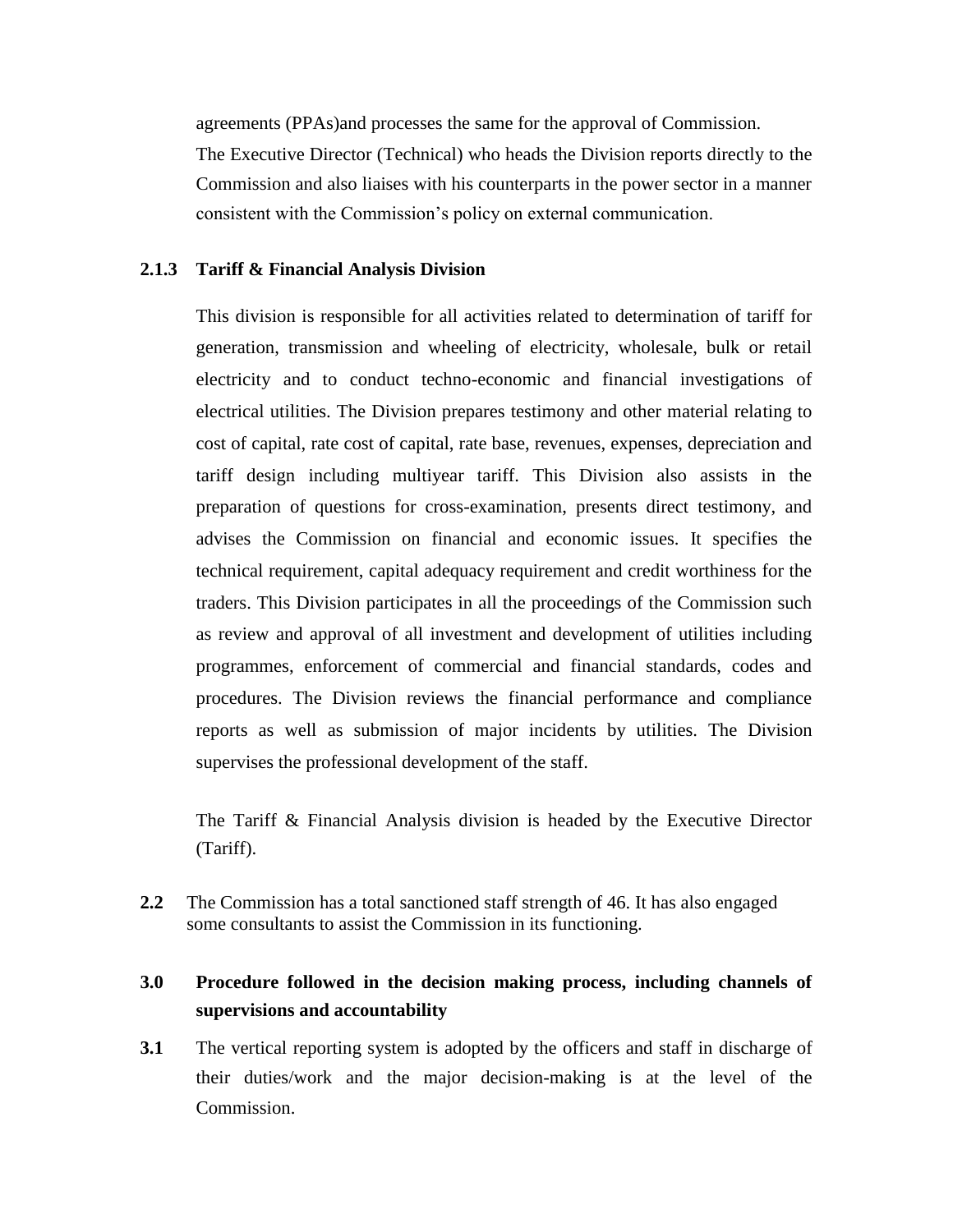**3.2** The procedure adopted for holding the proceedings before the Commission is specified in Chapter-II of the Himachal Pradesh Electricity Regulatory Commission (Conduct of Business) Regulations, 2005.

### **4.0 Norms set by it for the discharge of its functions**

No norms have been set up by the Commission for the discharge of its functions. The staff on rolls and the consultants appointed from time to time as per the Himachal Pradesh Electricity Regulatory Commission (Appointment of Consultants) Regulations, 2005 are assisting the Commission in the discharge of routine work.

# **5.0 Rules, Regulations, instructions, manuals and records, held by it or under its control**

#### **5.1 Rules and Regulations**

- 5.1.1 Section 181 of the Electricity Act, 2003 empowers the State Electricity Regulatory Commissions to make regulations consistent with this Act and rules made there-under to carry out the provisions of the Act. The Rules as per Section 180 of the Act are required to be made by the State Government.
- **5.1.2** The regulations made till date by the Himachal Pradesh Electricity Regulatory Commission can be accessed at the Commission's website [www.hperc.org](http://www.hperc.org/) under "Rules & Regulations".

#### **5.1.3 Instructions, Manual and Records**

In addition to the above-mentioned regulations, HPERC has also notified the following Guidelines/Orders/Concept Papers to facilitate discharge of its functions:

- 1. Guidelines for load forecast, Resource Planning and Power Procurement Process.
- 2. Concept paper on reorganization and restructuring HPSEB.
- *3.* Directions for the Approval of Hydro Electric Projects in the State of Himachal Pradesh, 2005.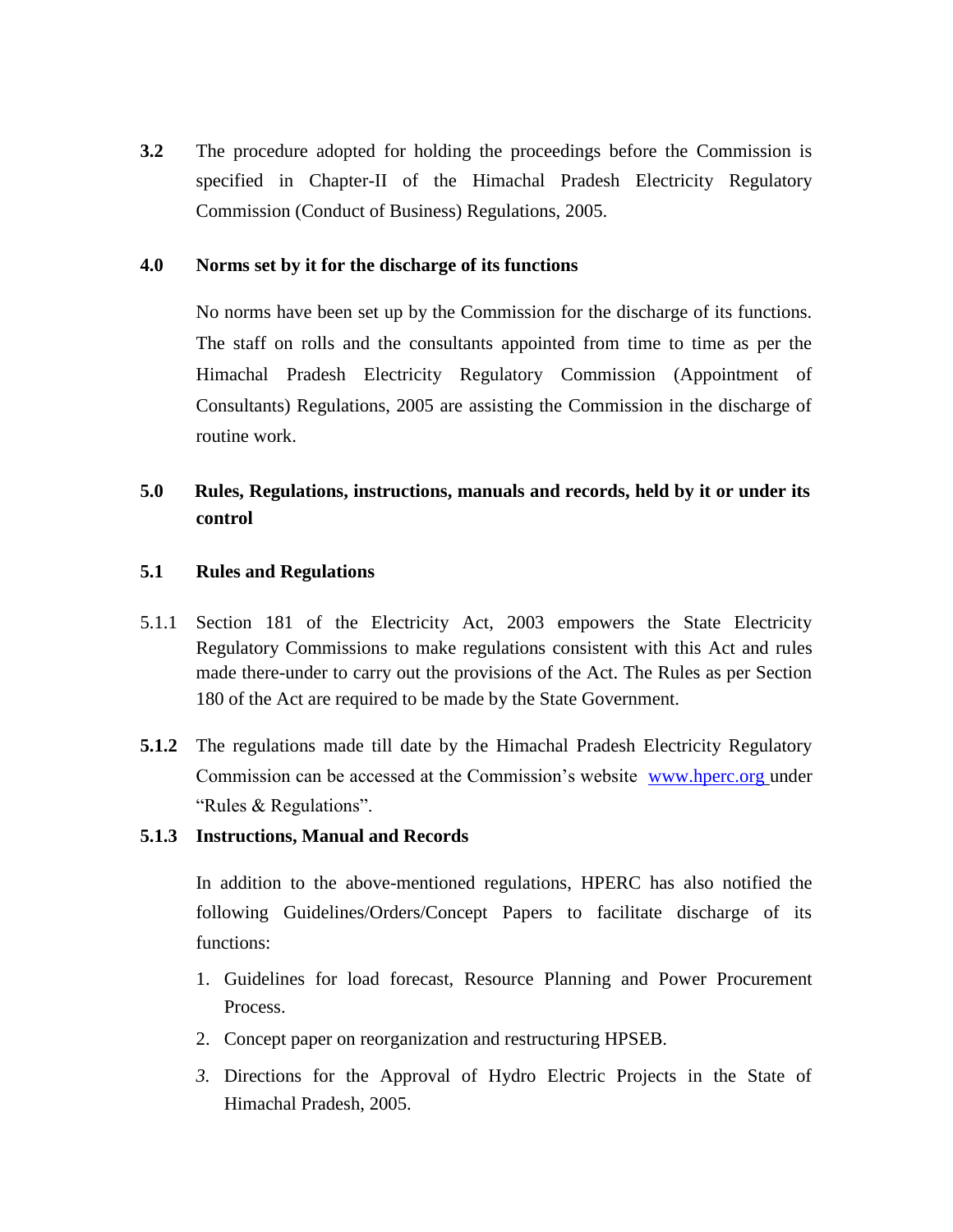# **6.0 A statement of the categories of the documents that are held by it or under its control:**

- **6.1** The categories of the documents that are maintained by the Commission mainly relate to: -
	- (i) the petitions filed by the various agencies and consumers on matters falling in the ambit of the functions assigned to the Commission and Orders issued thereof.
	- (ii) matters on which the statutory advice to the State Government has been made under sub-section (2) of Section 86 of the Electricity Act,2003,
	- (iii) Investigation of the matters under Section 128 of the Act.
	- (iv) Correspondence on appointment of consultants engaged by the Commission for providing assistance on determination of generation, transmission, Bulk and retail supply tariffs, various studies for HPSEB, preparation of regulations, legal and technical assistance etc.

# **7.0 The particulars of any arrangement that exists for consultation with, or representation by, the members of the public in relation to the formulation of its policy or administration thereof.**

- **7.1 T**he Commission has appointed Sh.Kameshwer Singh Dhaulta, an Advocate to represent the interest of the consumers in the proceedings before the Commission under the provisions of sub-section (3) of section 94 of the Electricity Act, 2003. In addition, the comments and suggestions on the draft regulations/guidelines framed by the Commission from time to time are also sought through advertisements in newspapers and prior gazette publication before finalizing these regulations/guidelines.
- **8.0 A statement of the board, councils, committees and other bodies consisting of two or more persons constituted as its part of or for the purpose of its advice, and as to whether meetings of those boards, councils, committees and other bodies are open to the public, or the minutes of such meetings are accessible for public.**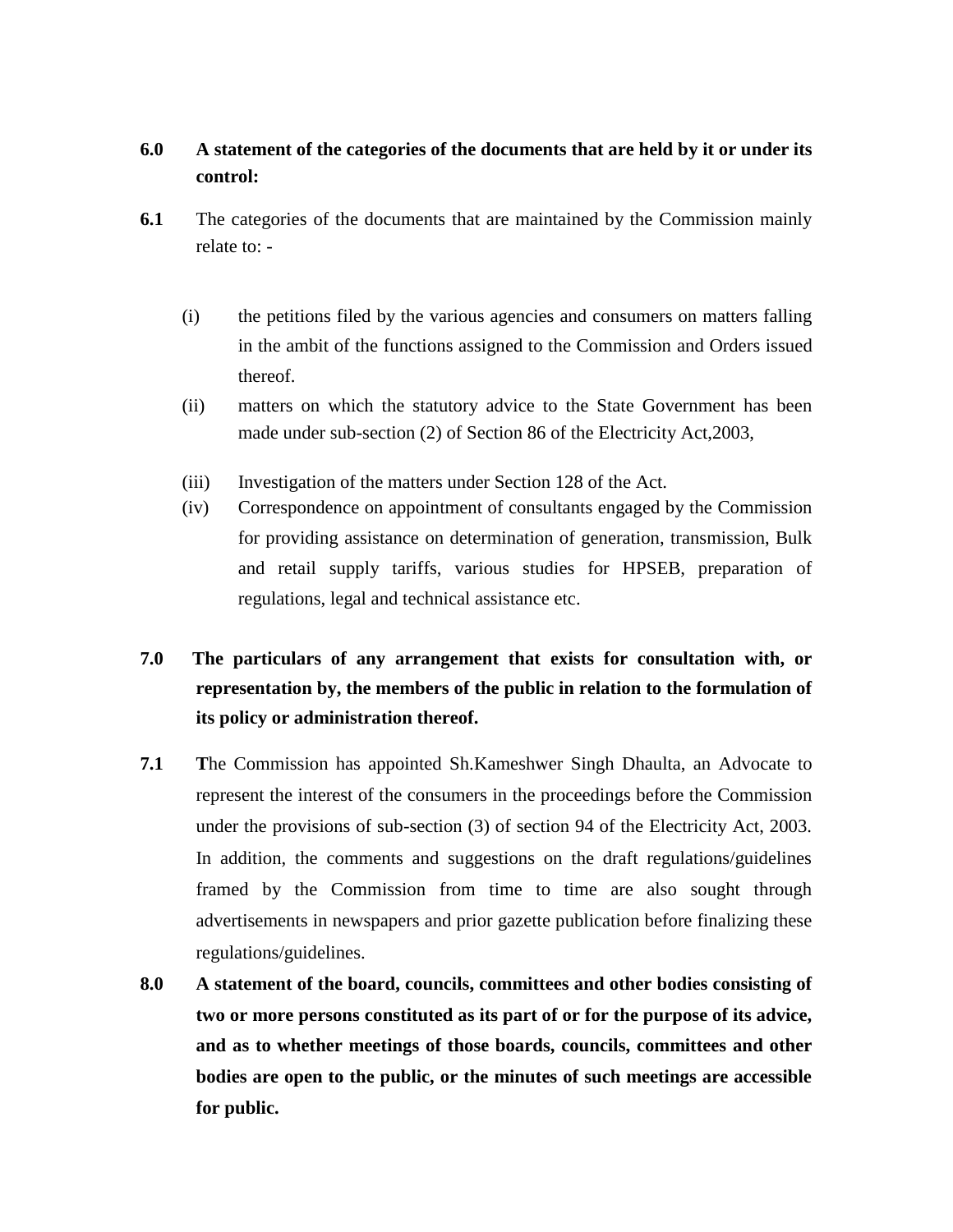**8.1** The ERC Act, 1998 provided for the establishment of the State Advisory Committee to advise the Commission on policy formulation, quality, continuity and extent of service provided by licensees, compliance by the licensees with the conditions and requirements of their licence, protection of consumer interests and energy supply and overall standards of performance by utilities. The said committee was constituted by the Commission vide notification dated 28th February, 2001 and the Committee on enactment of the Electricity Act, 2003, was reconstituted under Section 87 of the Electricity Act, 2003 read with HPERC

(State Advisory Committee) Regulation 2004, vide notification dated 11<sup>th</sup> August 2008 and 27<sup>th</sup> March, 2009 published in the gazette on 30<sup>th</sup> August 2008 and 28<sup>th</sup> March, 2009 respectively except one member notified by the Commission  $27^{th}$ November 2009 duly published in the gazette on  $7^{th}$  December, 2009.

- **8.2** The objects of the State Advisory Committee are, to advise the Commission on
	- (i) major questions of policy;
	- (ii) matters relating to quality, continuity and extent of service provided by the licensees;
	- (iii) compliance by licensees with the conditions and requirements of their licence;
	- (iv) protection of consumer interest; and
	- (v) electricity supply and overall standards of performance by utilities.

#### **9.0 A directory of its officers and employees**

#### **9.1** DIRECTORY OF HPERC OFFICE AT VIDYUT AAYOG BHAVAN, BLOCK NO. 37 SDA COMPLEX, KASUMPTI , SHIMLA-171 009

**EPABX: 2627263, 2627907, 2627908, 2624591, 2622175 FAX: 2627162 E-MAIL: hperc@rediffmail.com WEBSITE: [www.hperc.org](http://www.hperc.org/)**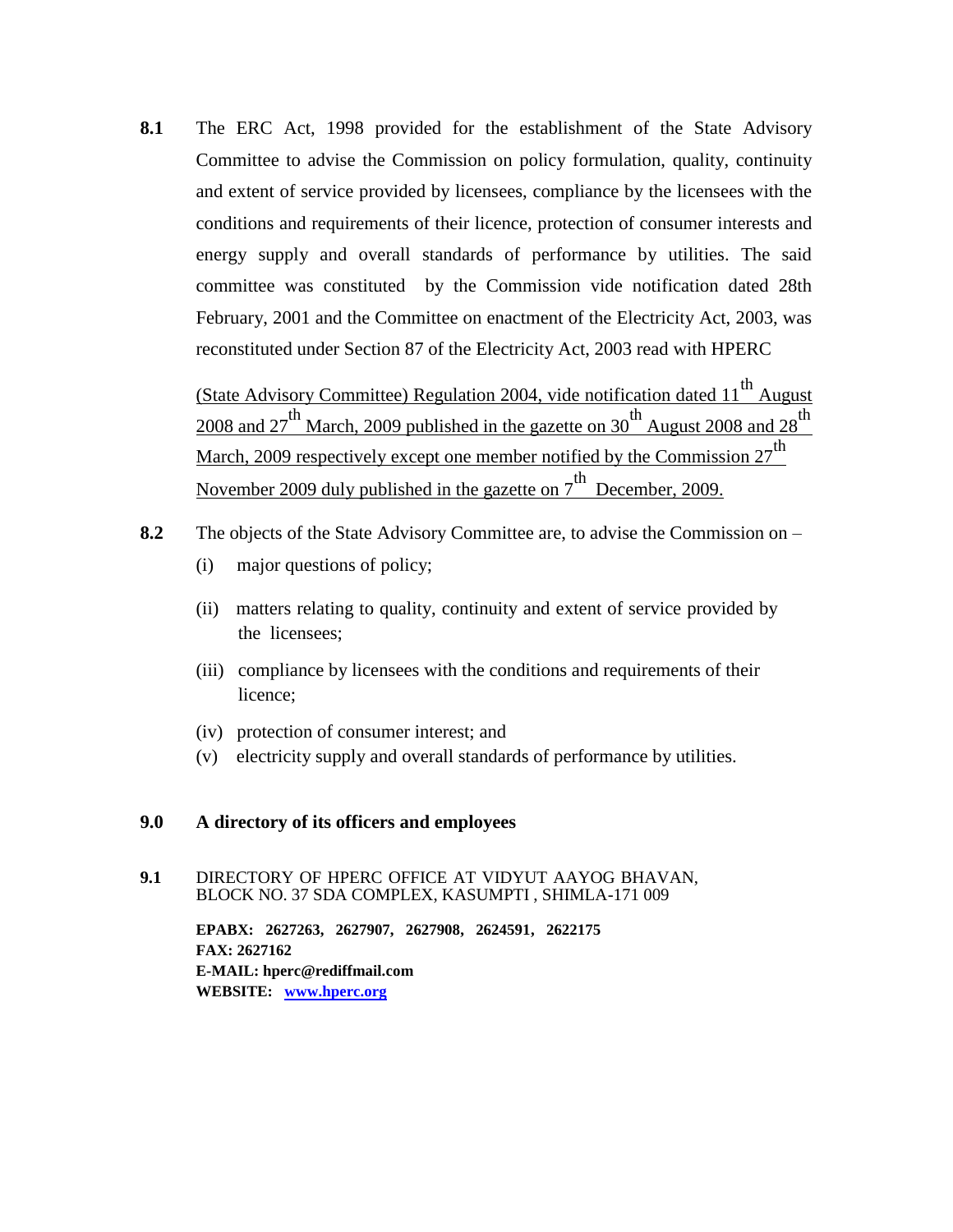### **9.2** DIRECTORY OF HPERC OFFICERS AND EMPLOYEES

| Sr.                  | <b>NAME</b>            | <b>DESIGNATION</b>        | <b>OFFICE</b> | RES.    |
|----------------------|------------------------|---------------------------|---------------|---------|
| $\bf N$ <sub>0</sub> |                        |                           |               |         |
| 1.                   | Sh.S.K.B.S. Negi,      | Chairman                  | 2627262       | 2621077 |
|                      | IAS (Retd.)            |                           |               |         |
| 2.                   | Er. Bhanu Pratap Singh | Member                    | 2622175       | 2672868 |
| 3.                   | Sh.Chaman Dilta        | Secretary                 | 2621003       | 2625533 |
| 4.                   | Er.Bharti Sambyal      | Executive Dir.(Tech.)     | 2627983       |         |
| 5.                   | Er.K.L.Gupta           | Executive Dir.(Tariff)    | 2627978       |         |
| 6.                   | Er.Ajay Chadha         | Joint Director (Tech.)    | Extn.200      | 2657452 |
| 7.                   | Er. Pradeep Chauhan    | Joint Director (Tariff)   | Extn.201      |         |
| 8.                   | Er.Devender Sharma     | Deputy Director (Tech.)   | Extn.206      |         |
| 9.                   | Mrs. Mukta Kashyap     | Deputy Director (Law)     | Extn.501      |         |
| 10.                  | Sh. B.S. Kanwar        | P.S.                      | Extn.401      |         |
| 11.                  | Er. Ravinder K.Bisht   | <b>Assistant Engineer</b> | Extn.204      |         |
| 12.                  | Mrs. Sangeeta Negi     | Sr. Accounts Officer      | Extn.205      |         |
| 13.                  | Sh. Susheel K. Kashyap | Per.-cum-Admn. Officer    | Extn.203      |         |
| 14.                  | Mrs. Rama Mahajan      | Reader                    | Extn.304      |         |
| 15.                  | Sh. Satish Arya        | Law Officer               | Extn.403      | 2633957 |
| 16.                  | Sh. Rajkumar Sharma    | Supdt. (Accounts)         | Extn.315      |         |
| 17.                  | Sh. Dinesh Chauhan     | Sr. Asstt.                | Extn.333      |         |
| 18.                  | Sh. Rajeev Kumar       | Sr.Scale Stenographer     | Extn.302      |         |
| 19.                  | Sh. Sanjay Kumar       | Sr. Asstt. (Legal)        | Extn.502      |         |
| 20.                  | Sh. Kundan Singh       | Peon                      |               |         |
| 21.                  | Sh.Room Singh          | Driver                    |               |         |

**10.0 The monthly remuneration received by each of its officers and employees including the system of compensation is as provided in its regulations.**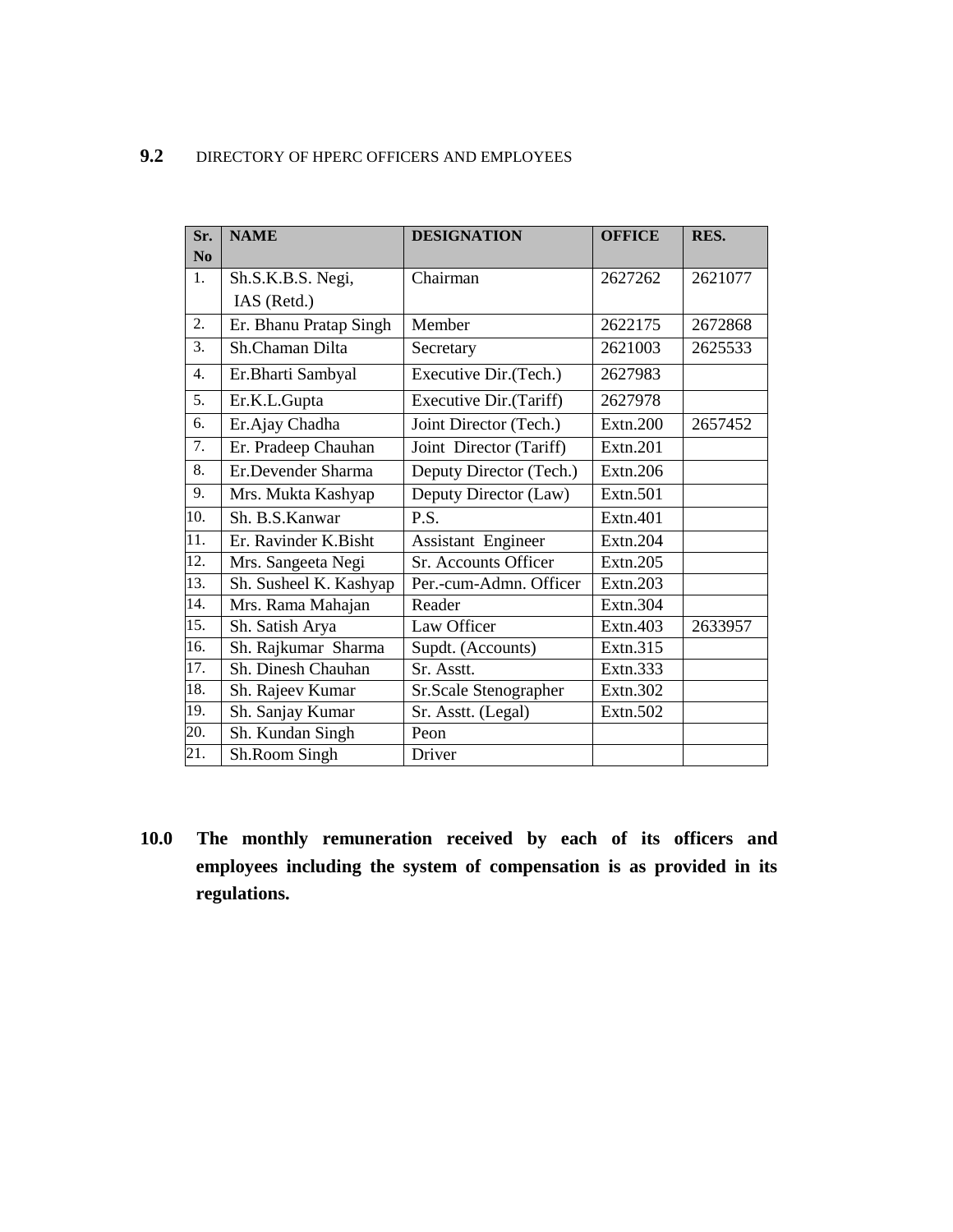10.1 The details of gross monthly salary in respect of officers and staff of the Commission are given as under: -

| Sr.            | <b>NAME</b>            | <b>DESIGNATION</b>      | <b>Gross Salary</b> |
|----------------|------------------------|-------------------------|---------------------|
| N <sub>0</sub> |                        |                         |                     |
| 1.             | Sh.S.K.B.S. Negi,      | Chairman                | 151460/-            |
|                | IAS (Retd.)            |                         |                     |
| 2.             | Er. Bhanu Pratap Singh | Member                  | 157973/-            |
| 3.             | Sh.Chaman Dilta        | Secretary               | Addl. charge        |
| 4.             | Er.Bharti Sambyal      | Executive Dir. (Tech.)  | 197950/-            |
| 5.             | Er.K.L.Gupta           | Executive Dir.(Tariff)  | 198549/-            |
| 6.             | Er.Ajay Chadha         | Joint Director (Tech.)  | 150732/-            |
| 7.             | Er. Pradeep Chauhan    | Joint Director (Tariff) | 105564/-            |
| 8.             | Er.Devender Sharma     | Deputy Director (Tech.) | 81452/-             |
| 9.             | Mrs. Mukta Kashyap     | Deputy Director (Law)   | 90286/-             |
| 10.            | Sh. B.S. Kanwar        | P.S.                    | 73652/-             |
| 11.            | Er. Ravinder K.Bisht   | Assistant Engineer      | 27474/-             |
| 12.            | Mrs. Sangeeta Negi     | Sr. Accounts Officer    | $63432/-$           |
| 13.            | Sh. Susheel K. Kashyap | Per.-cum-Admn. Officer  | 99398/-             |
| 14.            | Mrs. Rama Mahajan      | Reader                  | 68208/-             |
| 15.            | Sh. Satish Arya        | Law Officer             | 87460/-             |
| 16.            | Sh. Rajkumar Sharma    | Supdt. (Accounts)       | 83266/-             |
| 17.            | Sh. Dinesh Chauhan     | Sr. Asstt.              | 46296/-             |
| 18.            | Sh. Rajeev Kumar       | Sr.Scale Stenographer   | 33931/-             |
| 19.            | Sh. Sanjay Kumar       | Sr. Asstt. (Legal)      | 47694/-             |
| 20.            | Sh. Kundan Singh       | Peon                    | $26710/-$           |
| 21.            | Sh.Room Singh          | Driver                  | 51002/-             |

- **10.2** There are four Retainer Consultants in the Commission as under:-
	- **1.** Sh. S.K. Chanana, Retainer Consultant (Technical)
	- **2.** Sh. G.P. Attri, Retainer Consultant (Legal)
	- **3.** Sh. S.B. Sharma, Retainer Consultant (IT)
	- **4.** Sh. P.L. Negi, Retainer Consultant (CA & AF)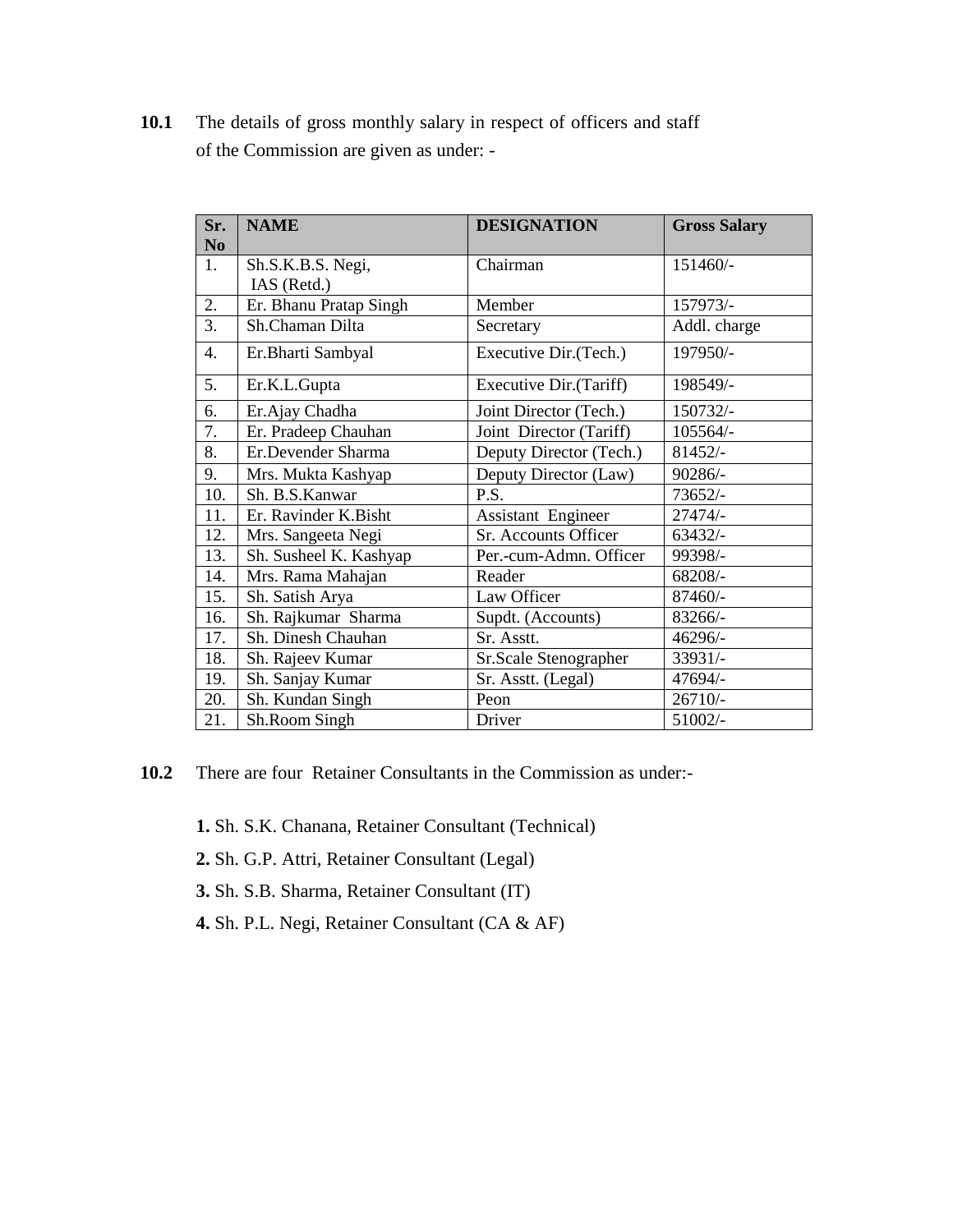**10.3** There are outsourced staff through M/s Mebric Security namely Receptionist, Clerks, Drivers, Security Guards, Office Helpers and Sweepers in the Commission. The detail of the outsourced staff is as under:-

| Sr.<br>No.       | <b>Name</b>          | <b>Designation</b>    |
|------------------|----------------------|-----------------------|
| 1 <sub>1</sub>   | Mrs. Jai Dei Sharma  | Receptionist/Clerk    |
| 2.               | Miss. Radhika Sharma | Clerk                 |
| 3.               | Mrs. Shobha Negi     | Clerk                 |
| $\overline{4}$ . | Mrs. Mridula Sharma  | Clerk                 |
| 5.               | Mrs. Hemlata Thakur  | Clerk                 |
| 6.               | Miss. Upma Sharma    | Clerk                 |
| 7.               | Sh. Arun Sharma      | Driver                |
| 8.               | Sh. Vipin Kumar      | Driver                |
| 9.               | Sh. Sandeep Kumar    | Driver(Home Guard)    |
| 10.              | Sh. Sidharth Joshi   | Driver(Home Guard)    |
| 11.              | Sh. Mahinder Singh   | Driver(Home Guard)    |
| 12.              | Sh. Suresh Chand     | <b>Security Guard</b> |
| 13.              | Sh. Sunil Dhiman     | <b>Security Guard</b> |
| 14.              | Sh. Vishal Sharma    | <b>Security Guard</b> |
| 15.              | Sh. Chander Mista    | <b>Security Guard</b> |
| 16.              | Sh. Sanjay Kumar     | Office Helper         |
| 17.              | Sh. Ranvir Singh     | Office Helper         |
| 18.              | Sh. Deepak Kumar     | Office Helper         |
| 19.              | Sh. Manoj Kumar      | Office Helper         |
| 20.              | Sh. Vinod Kumar      | Office Helper         |
| 21.              | Sh. Manohar Lal      | Office Helper         |
| 22.              | Sh. Kamal Hans       | Office Helper         |
| 23.              | Sh. Hem Raj          | Office Helper         |
| 24.              | Sh. Sunil Kumar      | Sweeper               |
| 25.              | Sh. Sumit Kumar      | Sweeper               |

**10.4** The Service Regulations of the staff have been finalized and notified on 18.04.2013. While the pay and allowances of the employees who are on secondment basis are being drawn on the basis of the LPC, whereas, the same in respect of the officers and staff to be recruited by the Commission shall be as per the Service Regulations except for those already appointed on permanent absorption basis.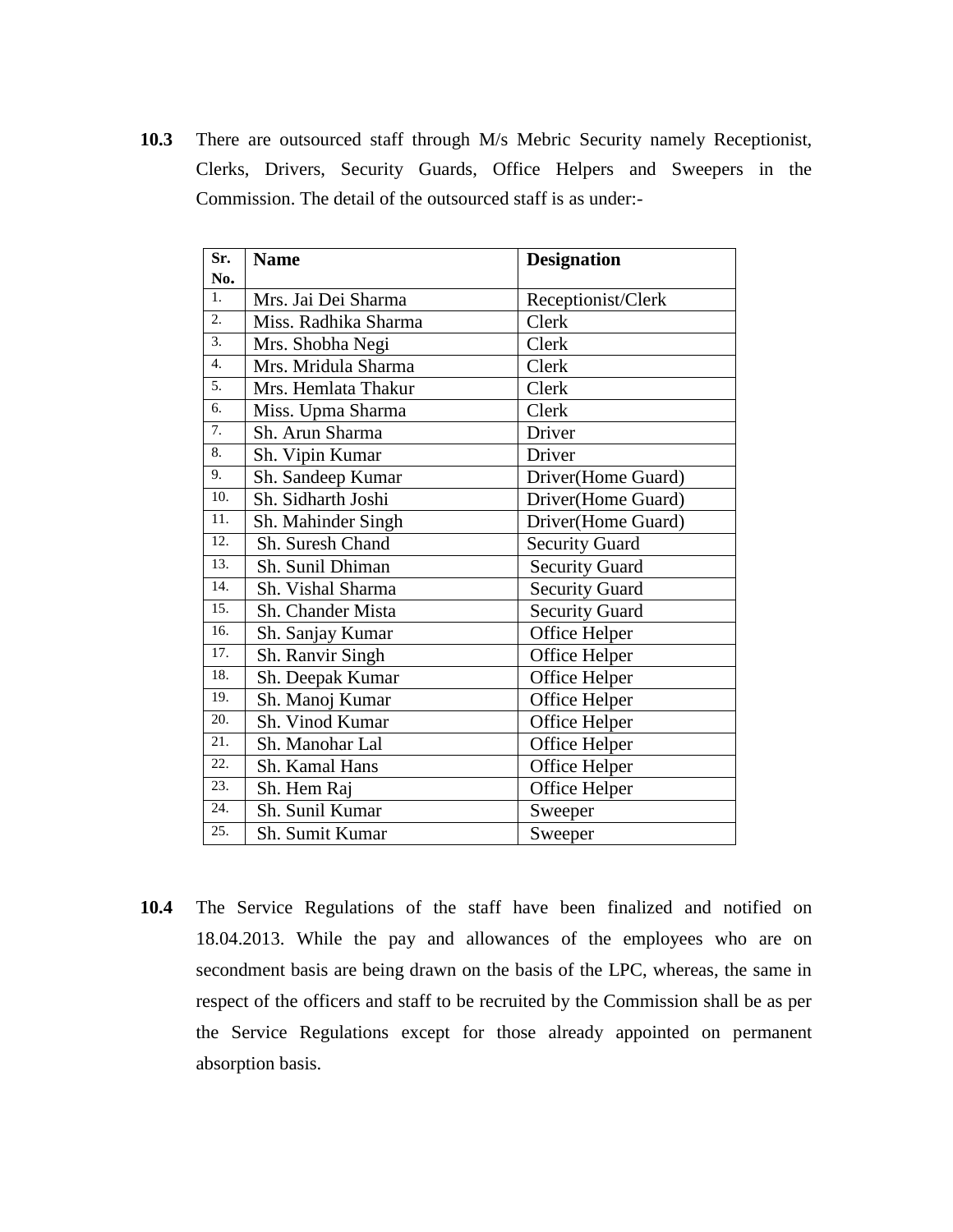### **11.0 Income & Expenditure of the Commission**

The GoHP vide its notification No.MPP-A(3)-7/2004 dated 03.05.2007 has notified the rules for the establishment of H.P. Electricity Regulatory Commission Fund in exercise of its powers under Section 180 & 103 to 106 of the Electricity Act, 2003 and the Fund so constituted has been made operative from the financial year 2007-08. The Annual Accounts of the Commission are being prepared as per the provisions of Fund Rules in the shape of Receipt & Payment Account, Income & Expenditure Account and Balance Sheet.

# **12.0 The manner of execution of subsidy programmes, including the amount allocated and the details of beneficiaries of such programmes**

**12.1** The Commission is a quasi-judicial body and execution of subsidy programmes does not fall in the ambit of its functions.

#### **13.0 Particulars of recipients of concessions, permits or authorizations granted by it;**

No such concessions, permits or authorizations have been granted by the Commission**.**

# **14.0 Details in respect of the information available to or held by it, reduced in an electronic form:**

All regulations/guidelines and important orders issued by the Commission *have been preserved and maintained in electronic* form and are available on its website [www.hperc.org.](http://www.hperc.org.in/)

# **15.0 The particulars of facilities available to citizens for obtaining information, including the workings of a library or reading room, if maintained, for public use:**

**15.1** As per Regulation 23 of the HPERC (Conduct of Business) Regulations, 2005 the